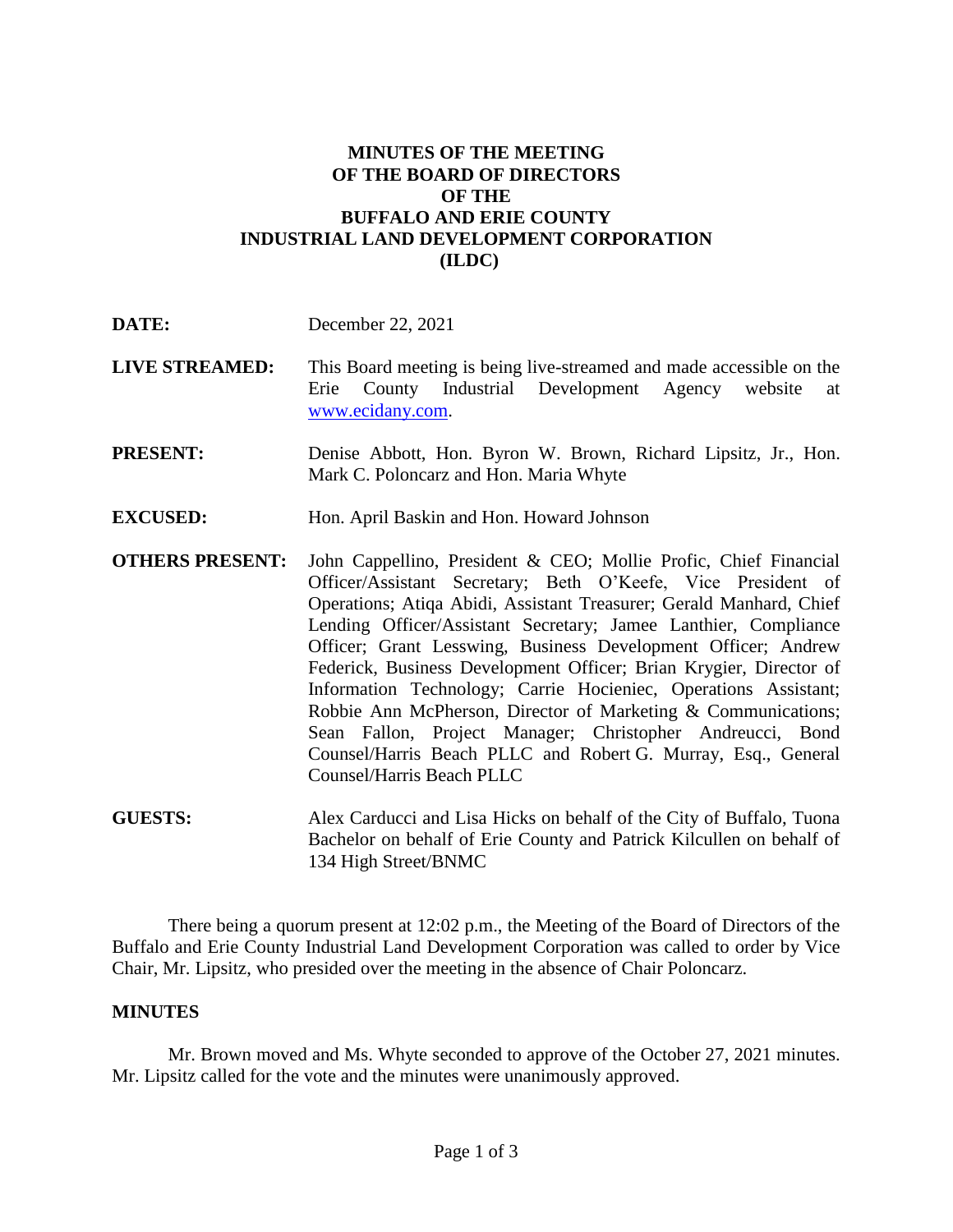## **REPORTS / ACTION ITEMS / INFORMATION ITEMS**

134 High Street, LLC/BNMC Tax Exempt Bond. Mr. Cappellino reviewed the proposed issuance of ILDC tax exempt bonds in an amount up to \$20,000,000 to refinance originally issued ILDC 2010 tax exempt bonds proceeds of which were used to construct a parking facility for the Buffalo Niagara Medical Campus.

Mayor Brown commented on certain outstanding BNMC – City of Buffalo lease issues for a parking facility lease from the City of Buffalo, noting there were several outstanding issues related to the lease. In particular, Mayor Brown commented that various community benefit payments due under the City lease were in arrears. Ms. Whyte stated that ILDC Chair Poloncarz is prepared to table the item to allow time for this to be resolved.

At this point, Mr. Poloncarz then joined the meeting and stated he will table the item if the Mayor desires to do so.

Mr. Kilcullen then spoke on behalf of BNMC and noted that the 134 High Street entity is a separate entity from the one that is leasing the City parking lot as so referred to by the Mayor and commented that during COVID, the parking garage in dispute did not have resources to make payments to the City, but has since made significant payments of over \$200,000 to the City but the City has not cashed those checks, with respect to community benefit requirements.

Mayor Brown confirmed that the City has not cashed the checks, based on advice of counsel, until all outstanding items with BNMC are resolved and Mayor Brown then asked that this item be tabled.

The Chair then tabled the matter until next month to allow the City and the BNMC to resolve the issues.

Financial Report. Ms. Profic presented the November 2021 financial report. The balance sheet shows the month ended with total assets of \$17.8M and net assets of \$8.0M. Three loans under the County's Microloan program were closed during November, bringing the number of outstanding loans up to 19. The November income statement shows a net loss of \$371,000. This was due mainly to the recording of land sales during the month (cost of land sales + reimbursement to UDAG fund for 50% of sale). The year to date income statement shows total revenues of \$424,000 and total expenses of \$94,000. Special Project grants relate to funds in for Renaissance Commerce Park, the Angola Ag Park costs and also include the reimbursement to ECIDA's UDAG fund from the Renaissance Commerce Park land sale. Overall there is net income of \$970,000 through November. Mr. Poloncarz directed that the report be received and filed.

Renaissance Commerce Park (RCP) – Request for Proposals (RFP) for Parcels #2 and #3. Mr. Federick described the proposed Request for Proposals being developed by ILDC staff for RCP sites #2 and #3, for the ILDC to seek a preferred developer for these two sites and confirmed that the RFPs will be released in early January 2022.